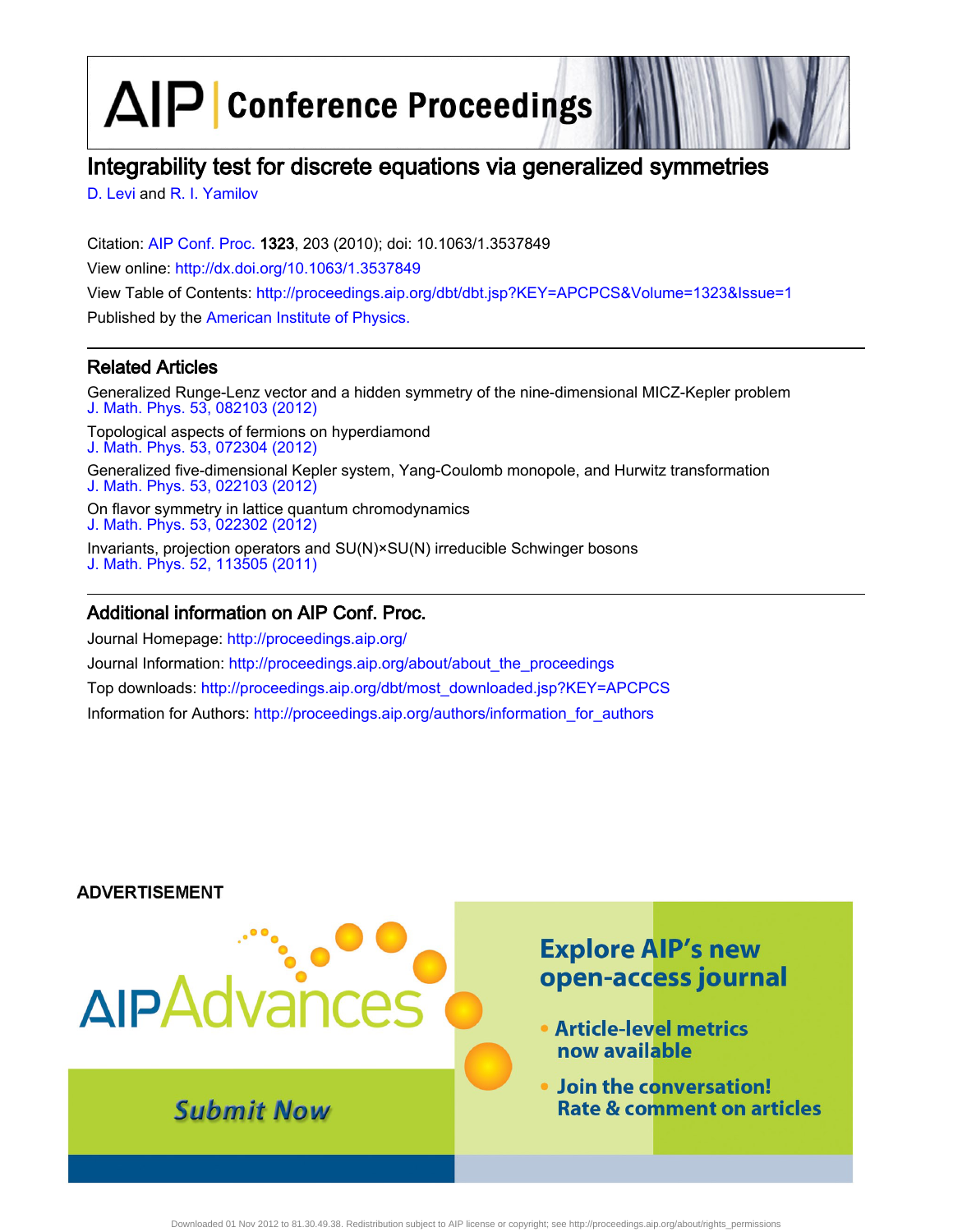## Integrability test for discrete equations via generalized symmetries.

D. Levi<sup>∗</sup> and R.I. Yamilov<sup>†</sup>

<sup>∗</sup>*Dipartimento di Ingegneria Elettronica, Università degli Studi Roma Tre and Sezione INFN, Roma Tre, Via della Vasca Navale, 84, 00146 Roma, Italy* †*Ufa Institute of Mathematics, Russian Academy of Sciences, 112 Chernyshevsky Street, 450008 Ufa, Russian Federation*

Abstract. In this article we present some integrability conditions for partial difference equations obtained using the formal symmetries approach. We apply them to find integrable partial difference equations contained in a class of equations obtained by the multiple scale analysis of the general multilinear dispersive difference equation defined on the square.

Keywords: integrability test; generalized symmetries; integrable nonlinear discrete equations PACS: 02.20.-a; 02.30.lk; 02.30.Ks

#### 1. INTRODUCTION

DL met Marcos Moshinsky for the first time on his arrival in Mexico in February 1973. He went there with a two years fellowship of the CONACYT (Consejo Nacional de Ciencia y Tecnología), the Mexican Research Council. DL visit was part of his duties as military service in Italy and was following a visit to Mexico in the summer of 1972 by Francesco Calogero, with whom he graduated at the University of Rome *La Sapienza* in the spring of 1972 with a thesis on "Computation of bound state energy for nuclei and nuclear matter with One-Boson-Exchange Potentials" [5].

The bureaucratic process, preliminary to this visit, was long and tiring and it was successful only for the strong concern of DL uncle, Enzo Levi, professor of Hydrulics at UNAM [9] and for the help of Marcos Moshinsky who signed a contract for him which, as DL uncle wrote, was ready to substain with his own personal funds if no other source could be found.

During DL stay in Mexico he was able, with the help of Marcos, to appreciate the pleasures of research and to start his career in Mathematical Physics. With Marcos Moshinsky he published, during the two years stay at the Instituto de Fisica of UNAM, 4 articles [6, 14, 7, 8] but he also collaborated with some of the other physicists of the Institute [4, 11, 12]. This visit was fundamental to shape DL future life, both from the personal point of view and from the point of view of his career.

After 1975 DL met Marcos Moshinsky frequently both abroad and in Mexico. When DL was in Mexico, Marcos Moshinsky always invited him to his home to partecipate to his family dinners. As a memento of Marcos, let us add a picture of his with Pavel Winternitz, Petra Seligman and Decio Levi, taken in September 1999 in front of the Guest House of the CIC-AC where he stayed overnight after a seminar given at the Instituto de Fisica of UNAM, Cuernavaca branch.

Symmetries have played always an important role in physics and in the research of Marcos Moshinsky. This presentation shows how crucial can be the notion of symmetry in uncovering integrable structures in nonlinear partial difference equations.

> CP1323, *Symmetries in Nature – Symposium in Memoriam of Marcos Moshinsky*  edited by L. Benet, P. O. Hess, J. M. Torres, and K. B. Wolf © 2010 American Institute of Physics 978-0-7354-0877-7/10/\$30.00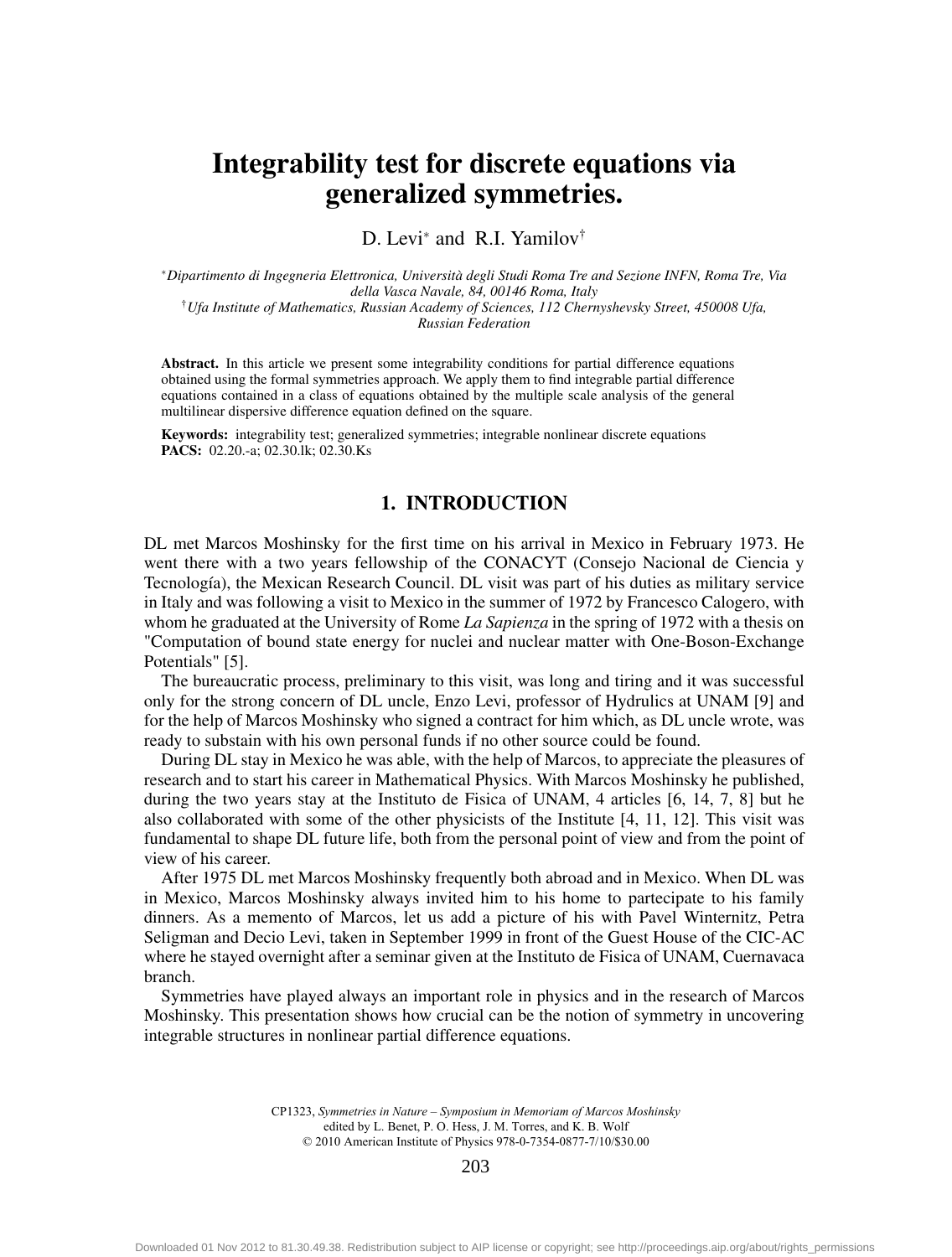

FIGURE 1. Pavel Winternitz, Marcos Moshinsky, Petra Seligman and Decio Levi in front of the Guest House of CIC-AC in Cuernavaca in September 1999.

The discovery of new integrable Partial Difference Equations (*P*∆*E*) is always a very challenging problem as, by proper continuous limits, we can obtain integrable Differential Difference Equations (*D*∆*E*) and Partial Differential Equations (*PDE*).

A very successful way to uncover integrable *PDE* has been the formal symmetry approach due to Shabat and his school in Ufa [22]. These results have been later extended to the case of *D*∆*E* by Yamilov [31], a former student of Shabat.

Here we present some results on the application of the formal symmetry technique to *P*∆*E*.

The basic theory for obtaining symmetries of differential equations has been introduced by Sophus Lie at the end of the nineteen century and can be found together with its extension to generalized symmetries introduced by Emma Noether, for example in the book by Olver [26]. The extension of the classical theory to *P*∆*E* can be found in the work of Levi and Winternitz [19, 21, 29].

Here in the following we outline the results of the geometric classification of *P*∆*E* given by Adler, Bobenko and Suris [2] with some critical comments at the end. Then in Section 2 we derive the lowest integrability conditions starting from the request that the *P*∆*E* admit generalized symmetries of sufficiently high order. In Section 3 we show how the test can be applied. Then we apply it to a simple class of *P*∆*E* obtained by the multiple scale analysis of a generic multilinear dispersive equation defined on the square.

#### 1.1. Classification of linear affine discrete equations

Adler, Bobenko and Suris [2] considered the following class of autonomous *P*∆*E*:

$$
u_{i+1,j+1} = F(u_{i+1,j}, u_{i,j}, u_{i,j+1}),
$$
\n(1)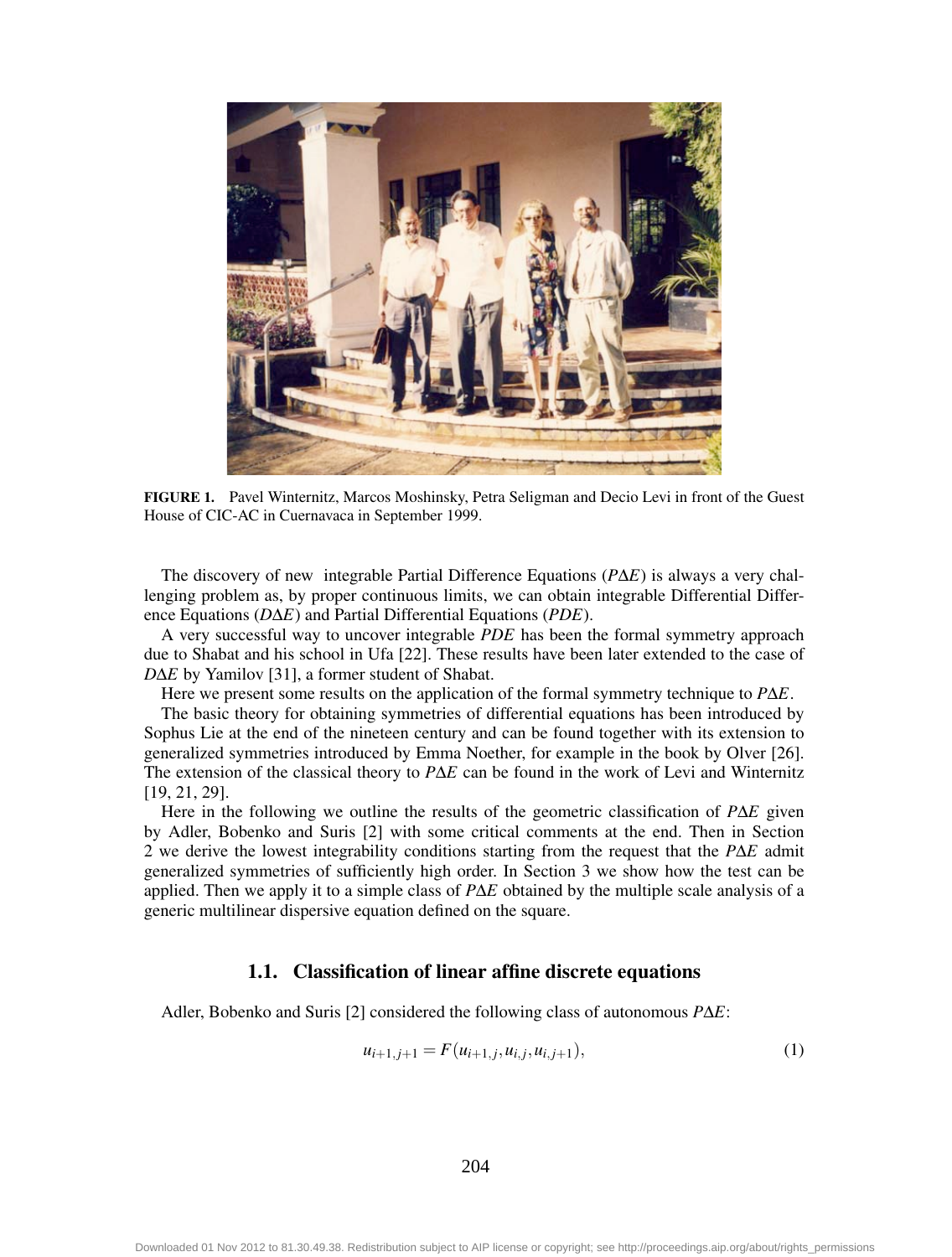where  $i$ ,  $j$  are arbitrary integers. Eq.  $(1)$  is a discrete analogue of the hyperbolic equations

$$
u_{xy} = F(u_x, u, u_y). \tag{2}
$$

which are very important in many fields of physics. Up to now the general equation (2) has not been classified. Only the two particular cases:

$$
u_{xy} = F(u);
$$
  $u_x = F(u, v), v_y = G(u, v),$ 

which are essentially easier, have been classified by the formal symmetry approach [32, 33].

The ABS integrable lattice equations are defined as those autonomous affine linear (i.e. polynomial of degree one in each argument, i.e. multilinear) partial difference equations of the form

$$
\mathscr{E}(u_{0,0}, u_{1,0}, u_{0,1}, u_{1,1}; \alpha, \beta) = 0, \tag{3}
$$

where  $\alpha$  and  $\beta$  are two constant parameters, whose *integrability* is based on the *consistency around a cube* (or 3D-consistency). Here and in the following, as the equations are autonomous, and thus translational invariant, we skip the indices *i* and *j* and write the equations around the origin.



FIGURE 2. A square lattice

The main idea of the consistency method is the following:

- 1. One starts from a square lattice and defines the three variables  $u_{i,j}$  on the vertices (see Figure 2). By solving  $\mathscr{E} = 0$  one obtains a rational expression for the fourth one.
- 2. One adjoins a third direction, say  $k$ , and imagines the map giving  $u_{1,1,1}$  as being the composition of maps on the various planes. There exist three different ways to obtain  $u_{1,1,1}$  and the consistency constraint is that they all lead to the **same result**.
- 3. Two further constraints have been introduced by Adler, Bobenko and Suris:

• *D*4*-symmetry*:

$$
\begin{array}{rcl}\n\mathscr{E}(u_{0,0},u_{1,0},u_{0,1},u_{1,1};\alpha,\beta) & = & \pm \mathscr{E}(u_{0,0},u_{0,1},u_{1,0},u_{1,1};\beta,\alpha) \\
& = & \pm \mathscr{E}(u_{1,0},u_{0,0},u_{1,1},u_{0,1};\alpha,\beta).\n\end{array}
$$

- *Tetrahedron property:*  $u_{1,1,1}$  is independent of  $u_{0,0,0}$ .
- 4. The equations are classified according to the following equivalence group:
	- A Möbius transformation.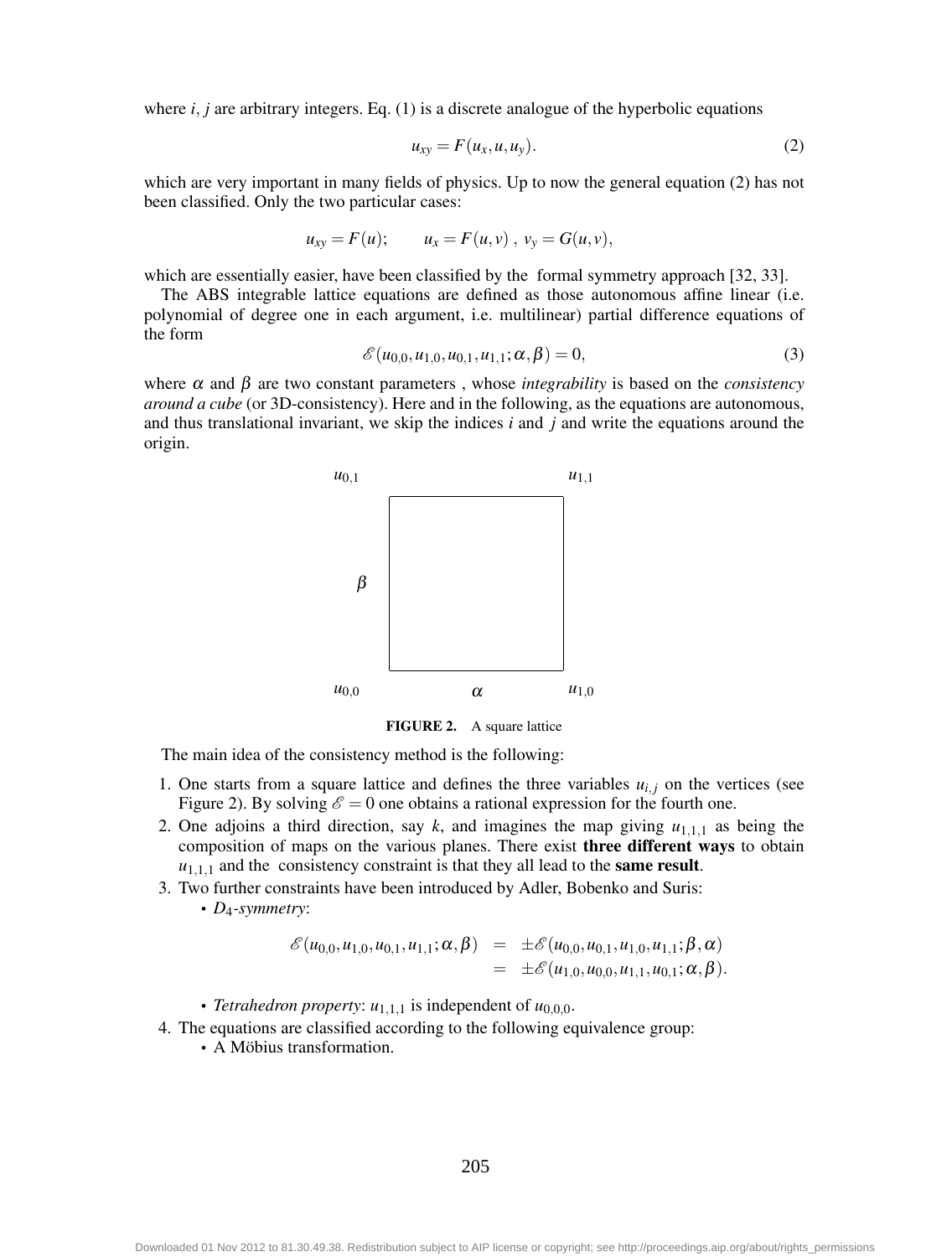

FIGURE 3. Three-dimensional consistency

• Simultaneous point change of all variables.

As a result of this procedure all equations possess a symmetric (in the exchange of the first to the second index) Lax pair, Bäcklund transformations etc. . Thus the compatible equations are, for all purposes, completely integrable equations.

The ABS list read:

(H1) 
$$
(u_{0,0} - u_{1,1})(u_{1,0} - u_{0,1}) - \alpha + \beta = 0,
$$
 (4)  
\nThe potential discrete KdV equation [15, 23]  
\n(H2)  $(u_{0,0} - u_{1,1})(u_{1,0} - u_{0,1}) + (\beta - \alpha)(u_{0,0} + u_{1,0} + u_{0,1} + u_{1,1}) - \alpha^2 + \beta^2 = 0,$   
\n(H3)  $\alpha(u_{0,0}u_{1,0} + u_{0,1}u_{1,1}) - \beta(u_{0,0}u_{0,1} + u_{1,0}u_{1,1}) + \delta(\alpha^2 - \beta^2) = 0,$  (5)

(Q1) 
$$
\alpha (u_{0,0} - u_{0,1})(u_{1,0} - u_{1,1}) - \beta (u_{0,0} - u_{1,0})(u_{0,1} - u_{1,1}) +
$$
  
  $+\delta^2 \alpha \beta (\alpha - \beta) = 0$ , The Schwarzian discrete KdV equation [16, 25]

(Q2) 
$$
\alpha(u_{0,0} - u_{0,1})(u_{1,0} - u_{1,1}) - \beta(u_{0,0} - u_{1,0})(u_{0,1} - u_{1,1}) ++\alpha\beta(\alpha - \beta)(u_{0,0} + u_{1,0} + u_{0,1} + u_{1,1}) - \alpha\beta(\alpha - \beta)(\alpha^2 - \alpha\beta + \beta^2) = 0,
$$

(Q3) 
$$
(\beta^2 - \alpha^2)(u_{0,0}u_{1,1} + u_{1,0}u_{0,1}) + \beta(\alpha^2 - 1)(u_{0,0}u_{1,0} + u_{0,1}u_{1,1}) - \alpha(\beta^2 - 1)(u_{0,0}u_{0,1} + u_{1,0}u_{1,1}) - \frac{\delta^2(\alpha^2 - \beta^2)(\alpha^2 - 1)(\beta^2 - 1)}{4\alpha\beta} = 0,
$$

(Q4) 
$$
a_0u_{0,0}u_{1,0}u_{0,1}u_{1,1} ++ a_1(u_{0,0}u_{1,0}u_{0,1} + u_{1,0}u_{0,1}u_{1,1} + u_{0,1}u_{1,1}u_{0,0} + u_{1,1}u_{0,0}u_{1,0}) ++ a_2(u_{0,0}u_{1,1} + u_{1,0}u_{0,1}) + \bar{a}_2(u_{0,0}u_{1,0} + u_{0,1}u_{1,1}) ++ \bar{a}_2(u_{0,0}u_{0,1} + u_{1,0}u_{1,1}) + a_3(u_{0,0} + u_{1,0} + u_{0,1} + u_{1,1}) + a_4 = 0,
$$

where the seven parameters  $a_i$ 's in  $(Q4)$  are related by 3 equations.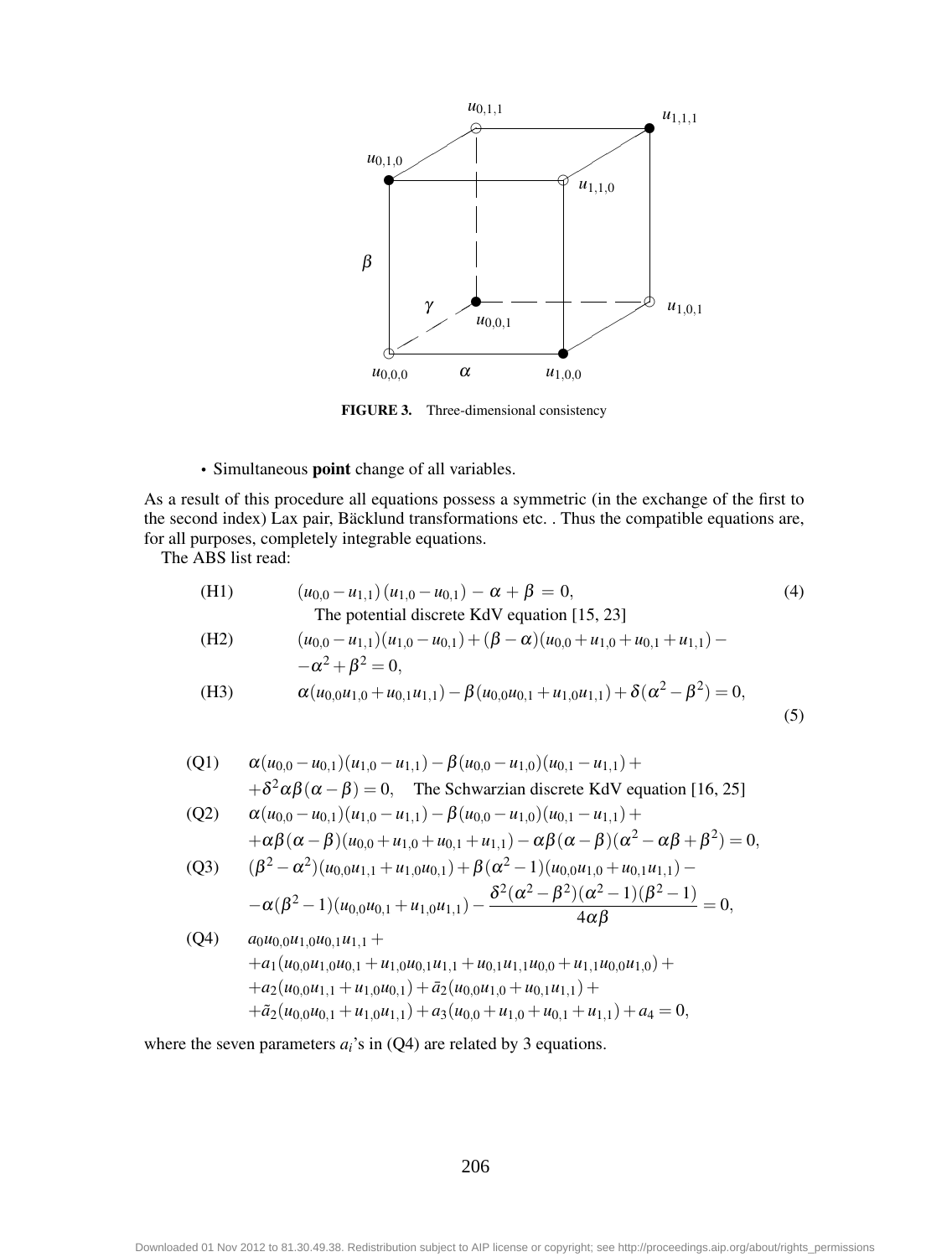By a proper limiting procedure all equations of the ABS list are contained in eq. (Q4) [24]. The symmetries for the discrete equations of the ABS list have been constructed [28, 27] and are given by *D*∆*E*, subcases of Yamilov's discretization of the Krichever–Novikov equation (YdKN) [17, 31]:

$$
\frac{du_0}{d\varepsilon} = \frac{R(u_1, u_0, u_{-1})}{u_1 - u_{-1}}, \quad R(u_1, u_0, u_{-1}) = A_0 u_1 u_{-1} + B_0 (u_1 + u_{-1}) + C_0,
$$

where

$$
A_0 = c_1 u_0^2 + 2c_2 u_0 + c_3,
$$
  
\n
$$
B_0 = c_2 u_0^2 + c_4 u_0 + c_5,
$$
  
\n
$$
C_0 = c_3 u_0^2 + 2c_5 u_0 + c_6.
$$

It is immediate to see that by defining  $v_i = u_{i,i}$  and  $\tilde{v}_i = u_{i,i+1}$ , the equations of the ABS list are nothing else but Bäcklund transformations for particular subcases of the YdKN [13, 17]. The ABS equations do not exhaust all the possible Bäcklund transformations for the YdKN equation as the whole parameter space is not covered [17, 30]. Moreover, in the list of integrable *D*∆*E* of Volterra type [31], there are equations different from the YdKN which may also have Bäcklund transformations of the form (1). So we have space for new integrable *P*∆*E* which we will search by using the formal symmetry approach. An extension of the 3D consistency approach has been proposed by the same authors [3] allowing different equations in the different faces of the cube. However in this way ABS were able to provide only examples of new integrable *P*∆*E* but not to present a complete classification scheme.

#### 2. CONSTRUCTION OF INTEGRABILITY CONDITIONS

We consider the class of autonomous *P*∆*E*

$$
u_{1,1} = f_{0,0} = F(u_{1,0}, u_{0,0}, u_{0,1}) \quad (\partial_{u_{1,0}} F, \partial_{u_{0,0}} F, \partial_{u_{0,1}} F) \neq 0. \tag{6}
$$

Introducing the two shifts operators,  $T_1$  and  $T_2$  such that  $T_1u_{i,j} = u_{i+1,j}$ ,  $T_2u_{i,j} = u_{i,j+1}$ , it follows that the functions  $u_{i,j}$  are related among themselves by eq. (6) and its shifted values

$$
u_{i+1,j+1} = T_1^i T_2^j f_{0,0} = f_{i,j} = F(u_{i+1,j}, u_{i,j}, u_{i,j+1}).
$$

So, the functions  $u_{i,j}$  are not all independent. However we can introduce a set of independent functions  $u_{i,j}$  in term of which all the others are expressed. A possible choice is given by  $(u_{i,0}, u_{0,i})$ , for any arbitrary *i*, *j* integers.

A generalized symmetry, written in evolutionary form, is given by

$$
\frac{d}{dt}u_{0,0}=g_{0,0}=G(u_{n,0},u_{n-1,0},\ldots,u_{n',0},u_{0,k},u_{0,k-1},\ldots,u_{0,k'}),\quad n\geq n',k\geq k'.
$$
 (7)

where  $t$  is the group parameter. By shifting, we can write it in any point of the plane

$$
\frac{d}{dt}u_{i,j}=T_1^iT_2^jg_{0,0}=g_{i,j}=G(u_{i+n,j},\ldots,u_{i+n',j},u_{i,j+k},\ldots,u_{i,j+k'}).
$$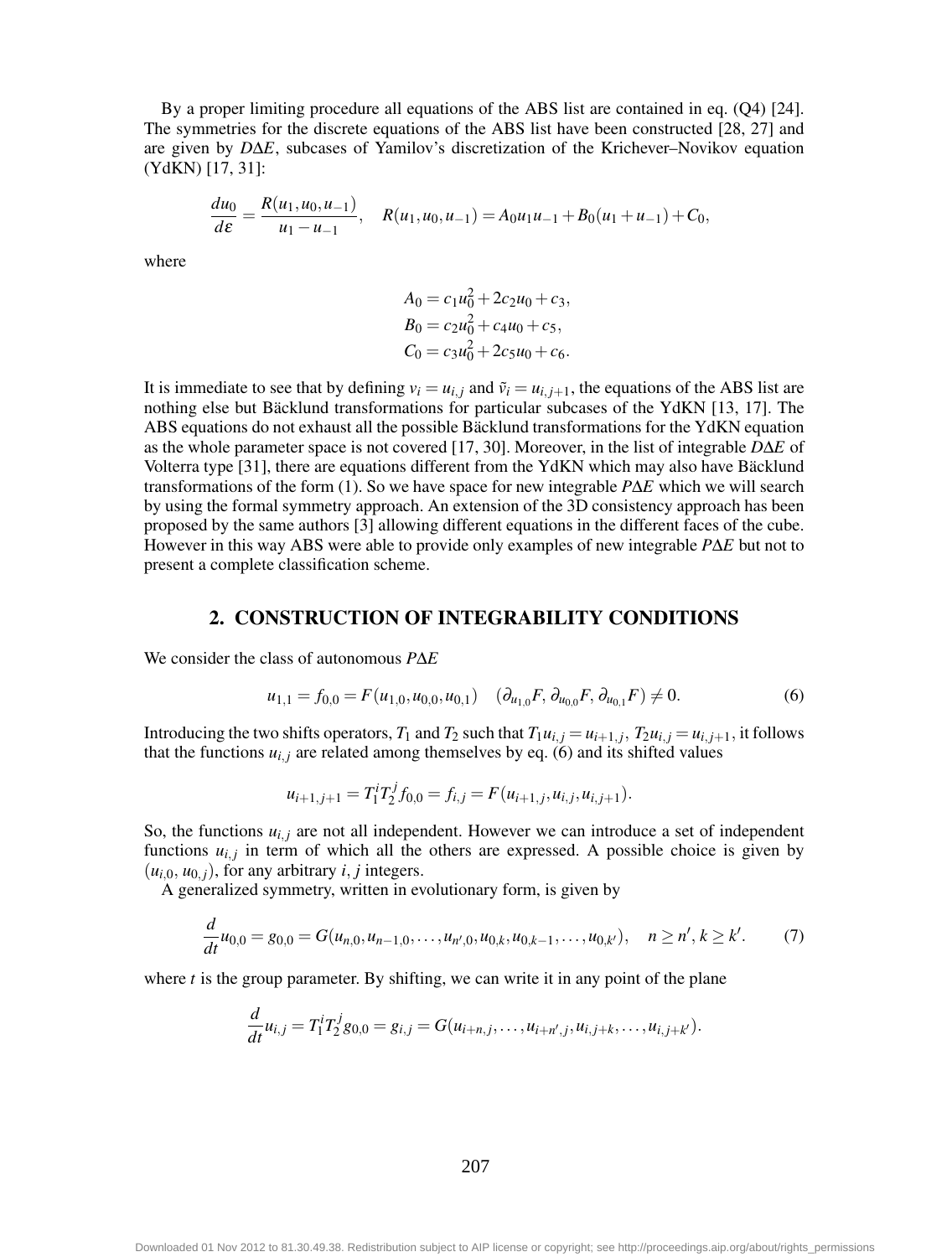In term of the functions  $g_{i,j}$  we can write down the symmetry invariant condition

$$
\left[g_{1,1} - \frac{df_{0,0}}{dt}\right]\Big|_{u_{1,1} = f_{0,0}} = 0.
$$
\n(8)

i.e.  $g_{1,1} = (g_{1,0}\partial_{u_{1,0}} + g_{0,0}\partial_{u_{0,0}} + g_{0,1}\partial_{u_{0,1}}) f_{0,0}$ . This equation involves the independent variables  $(u_{i,0}, u_{0,i})$  appearing in  $g_{0,0}$  shifted to points laying on lines neighboring the axis, i.e.  $(u_{i,1}, u_{1,i})$ . For those function we can state the following Proposition [20], necessary to prove the subsequent Theorems:

**Proposition 1** *The functions*  $u_{i,1}, u_{1,i}$  *have the following structure:* 

$$
\begin{aligned}\ni > 0: u_{i,1} = u_{i,1}(u_{i,0}, u_{i-1,0}, \dots, u_{1,0}, u_{0,0}, u_{0,1}), & \partial_{u_{i,0}} u_{i,1} = T_1^{i-1} f_{u_{1,0}}; \\
i < 0: u_{i,1} = u_{i,1}(u_{i,0}, u_{i+1,0}, \dots, u_{-1,0}, u_{0,0}, u_{0,1}), & \partial_{u_{i,0}} u_{i,1} = -T_1^i \frac{f_{u_{0,0}}}{f_{u_{0,1}}}; \\
j > 0: u_{1,j} = u_{1,j}(u_{1,0}, u_{0,0}, u_{0,1}, \dots, u_{0,j-1}, u_{0,j}), & \partial_{u_{0,j}} u_{1,j} = T_2^{j-1} f_{u_{0,1}}; \\
j < 0: u_{1,j} = u_{1,j}(u_{1,0}, u_{0,0}, u_{0,-1}, \dots, u_{0,j+1}, u_{0,j}), & \partial_{u_{0,j}} u_{1,j} = -T_2^j \frac{f_{u_{0,0}}}{f_{u_{1,0}}}.\n\end{aligned} \tag{9}
$$

In eq. (9) and in the following,  $f_{u_{i,j}} = \frac{\partial f_{0,0}}{\partial u_i}$  $\frac{\partial f_{0,0}}{\partial u_{i,j}}$  and  $g_{u_{i,j}} = \frac{\partial g_{0,0}}{\partial u_{i,j}}$  $\frac{\partial g_{0,0}}{\partial u_{i,j}}$ . If a generalized symmetry of characteristic function  $g_{0,0}$  depends on at least one variable of the form  $u_{i,0}$ , then  $(g_{u_{n,0}}, g_{u_{n,0}}) \neq$ 0, and the numbers  $n, n'$  are called the **orders of the symmetry**. The same can be said about the variables  $u_{0,j}$  and the corresponding numbers  $k, k'$  if  $(g_{u_{0,k}}, g_{u_{0,k'}}) \neq 0$ .

Now we can state the following Theorem, whose proof can be found in [20]:

Theorem 1 *If the P*∆*E u*1,<sup>1</sup> = *F possesses a generalized symmetry then the following relations must take place:*

$$
n > 0, \qquad (T_1^n - 1) \log f_{u_{1,0}} = (1 - T_2) T_1 \log g_{u_{n,0}}, \qquad (10)
$$

$$
n' < 0, \qquad (T_1^{n'} - 1) \log \frac{f_{u_{0,0}}}{f_{u_{0,1}}} = (1 - T_2) \log g_{u_{n',0}}, \qquad (11)
$$

$$
k > 0, \qquad (T_2^k - 1) \log f_{u_{0,1}} = (1 - T_1) T_2 \log g_{u_{0,k}}, \qquad (12)
$$

$$
k' < 0, \qquad (T_2^{k'} - 1) \log \frac{f_{u_{0,0}}}{f_{u_{1,0}}} = (1 - T_1) \log g_{u_{0,k'}}.
$$
 (13)

As

$$
T_l^m - 1 = (T_l - 1)(1 + T_l + \dots + T_l^{m-1}), \qquad m > 0,
$$
  
\n
$$
T_l^m - 1 = (1 - T_l)(T_l^{-1} + T_l^{-2} + \dots + T_l^m), \quad m < 0, \quad l = 1, 2,
$$

it follows from Theorem 1 that we can write the equations (10, 11, 12, 13) as standard conservation laws. Thus, the assumption that a generalized symmetry exist implies the existence of some conservation laws.

If we assume that a second generalized symmetry exists, i.e. we can find a nontrival function  $\tilde{G}$  such that

$$
u_{0,0,\tilde{t}} = \tilde{g}_{0,0} = \tilde{G}(u_{\tilde{n},0}, u_{\tilde{n}-1,0}, \dots, u_{\tilde{n}',0}, u_{0,\tilde{k}}, u_{0,\tilde{k}-1}, \dots, u_{0,\tilde{k}'}),
$$
(14)

where  $\tilde{n}, \tilde{n}', \tilde{k}, \tilde{k}'$  are its orders, then we can state the following Theorem: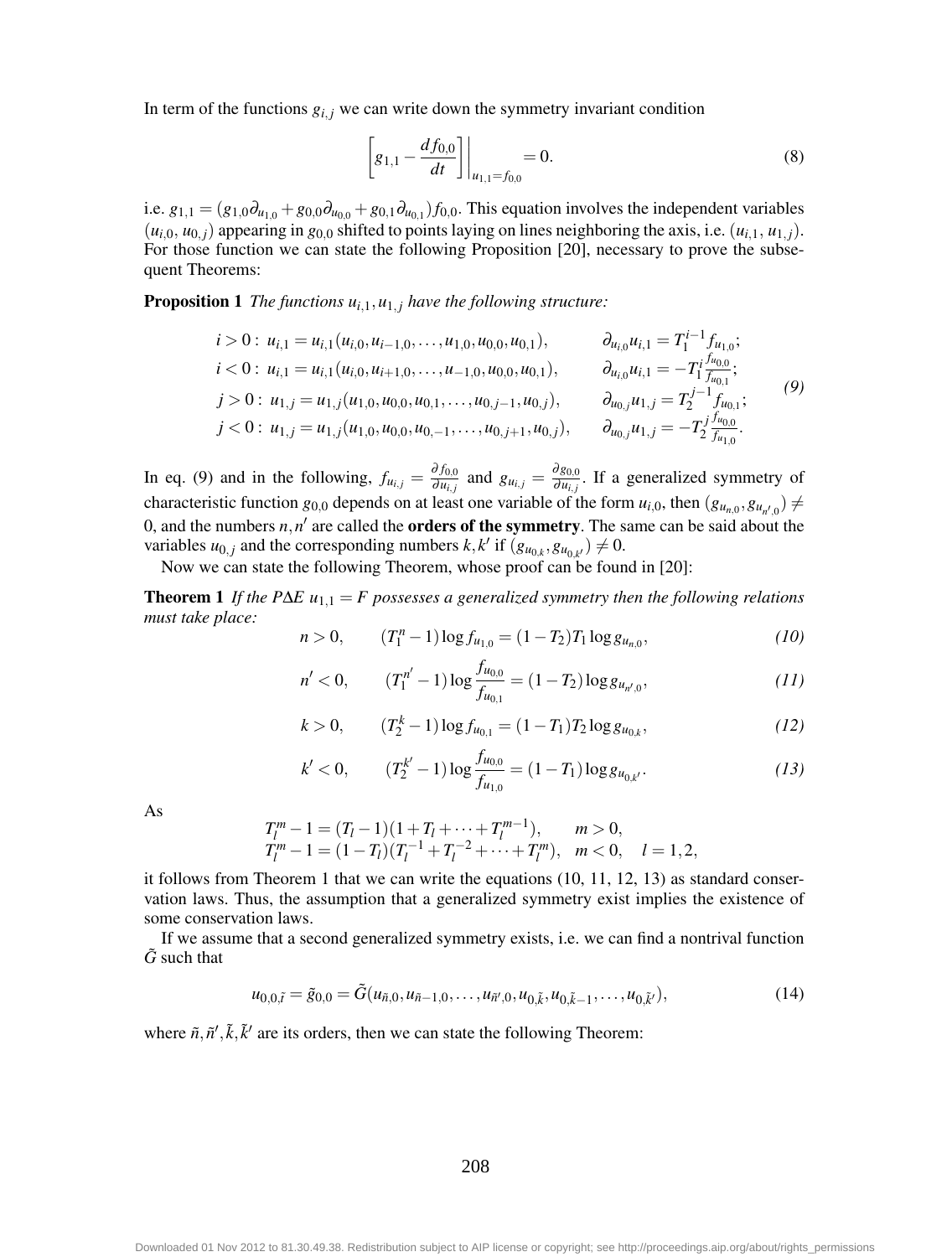**Theorem 2** *Let the P* $\Delta E$  *u<sub>1,1</sub></sub> = <i>F* possess two generalized symmetries of orders  $(n, n', k, k')$ and  $(\tilde{n}, \tilde{n}', \tilde{k}, \tilde{k}')$ ,  $u_{00,t} = g_{00}$  and  $u_{00,\tilde{t}} = \tilde{g}_{00}$ , and let their orders satisfy one of the following *conditions:*

Case 1: 
$$
n > 0
$$
,  $\tilde{n} = n + 1$  Case 2:  $n' < 0$ ,  $\tilde{n}' = n' - 1$   
Case 3:  $k > 0$ ,  $\tilde{k} = k + 1$  Case 4:  $k' < 0$ ,  $\tilde{k}' = k' - 1$ 

*Then in correspondence with each of the previous cases the P* $\Delta E$  *u<sub>1,1</sub> = <i>F admits a conservation law*

$$
(T_1 - 1)p_{0,0}^{(m)} = (T_2 - 1)q_{0,0}^{(m)}, \qquad m = 1,2,3,4,
$$
 (15)

*where*

$$
p_{0,0}^{(1)} = \log f_{u_{1,0}}, \qquad p_{0,0}^{(2)} = \log \frac{f_{u_{0,0}}}{f_{u_{0,1}}}, \qquad q_{0,0}^{(3)} = \log f_{u_{0,1}}, \qquad q_{0,0}^{(4)} = \log \frac{f_{u_{0,0}}}{f_{u_{1,0}}}.
$$
 (16)

So the assumption that the *P*∆*E*  $u_{1,1} = F$  have two generalized symmetries implies that we must have four necessary conditions of integrability, i.e. there must exist some functions of finite range  $q_{0,0}^{(1)}, q_{0,0}^{(2)}, p_{0,0}^{(3)}, p_{0,0}^{(4)}$  satisfying the conservation laws (15) with  $p_{0,0}^{(1)}, p_{0,0}^{(2)}, q_{0,0}^{(3)}, q_{0,0}^{(4)}$  defined by eq. (16).  $q_{0,0}^{(1)}$  and  $q_{0,0}^{(2)}$  may depend only on the variables  $u_{i,0}$ , and  $p_{0,0}^{(3)}$  and  $p_{0,0}^{(4)}$  on  $u_{0,j}$ .

Summarizing the results up to now obtained we can say that a nonlinear partial difference equation will be considered to be integrable if it has a generalized symmetry of finite order, i.e. depending on a finite number of fields. This provide some conditions which imply the existence of functions  $p_{0,0}^{(m)}$  or  $q_{0,0}^{(m)}$  of finite range whose existence is proved by *solving a total difference*.

For a *D*∆*E*, when all shifted variables are independent the proof that a total difference has a solution depending on a finite number of fields, i.e. is a finite range function, is carried out by applying the discrete analogue of the variational derivative, i.e. a function  $q_n$  is (up to a constant) a total difference of a function of finite range iff

$$
\frac{\delta q_n}{\delta u_n} = \sum_j T^{-j} \frac{\partial q_n}{\partial u_{n+j}} = 0,
$$
\n(17)

see, e.g. [31]. For *P*∆*E* this is no more valid as the shifted variables are not independent as they are related by the nonlinear *P*∆*E*, in our case  $u_{1,1} = F(u_{1,0}, u_{0,0}, u_{0,1})$ . This turns out to be the main problem for the application of the formal symmetry approach to *P*∆*E*.

To get a definite result we limit our considerations to five points generalized symmetries, i.e. when :

$$
\dot{u}_{0,0} = g_{0,0} = G(u_{1,0}, u_{-1,0}, u_{0,0}, u_{0,1}, u_{0,-1}), \quad g_{u_{1,0}} g_{u_{-1,0}} g_{u_{0,1}} g_{u_{0,-1}} \neq 0. \tag{18}
$$

The existence of a 5 points generalized symmetry will be taken by us as an integrability criterion. This may be a severe restriction as there might be integrable equations with symmetries depending on more lattice points. However just in this case we are able to get sufficiently easily a definite result and, as will be shown in the next Section, we can even solve a classification problem. In this case we can state the following Theorem, which specifies the results obtained so far to the case of five point symmetries:

Theorem 3 *If the P*∆*E u*1,<sup>1</sup> = *F possesses a 5 points generalized symmetry, then the functions*

$$
q_{0,0}^{(m)} = Q^{(m)}(u_{2,0}, u_{1,0}, u_{0,0}), \t m = 1,2,p_{0,0}^{(m)} = P^{(m)}(u_{0,2}, u_{0,1}, u_{0,0}), \t m = 3,4,
$$
\t(19)

*must satisfy the conditions (15, 16).*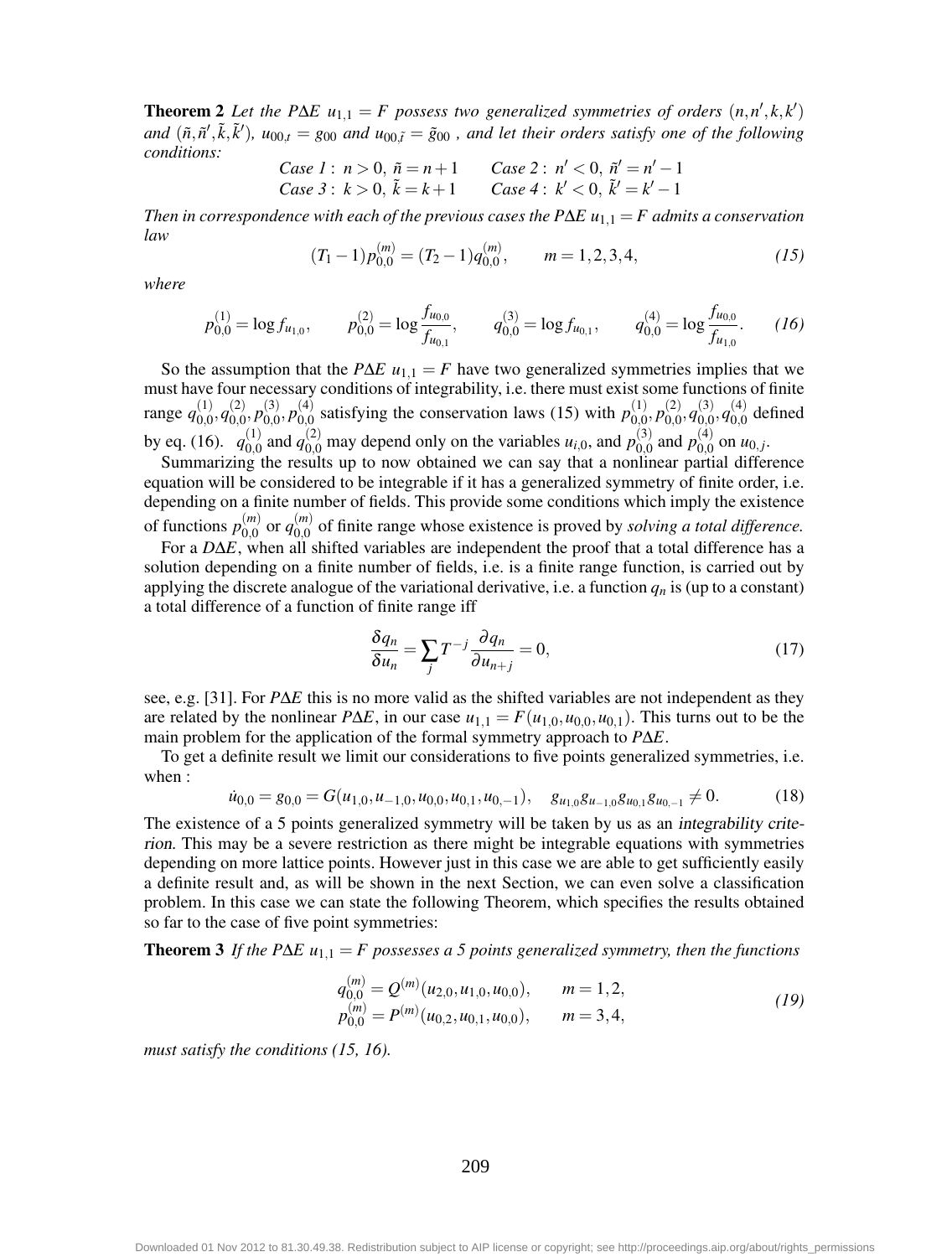Then, using the relations (10–13) with  $n = k = 1$  and  $n' = k' = -1$ , we get the following relations between the solutions of the total difference conditions and the generalized symmetry *G*:

$$
q_{0,0}^{(1)} = -T_1 \log G_{,u_{1,0}}, \qquad q_{0,0}^{(2)} = T_1 \log G_{,u_{-1,0}},
$$
  
\n
$$
p_{0,0}^{(3)} = -T_2 \log G_{,u_{0,1}}, \qquad p_{0,0}^{(4)} = T_2 \log G_{,u_{0,-1}}.
$$
\n(20)

So, to prove the integrability, which for us means find a generalized 5 point symmetry, for a nonlinear *P*∆*E*  $u_{11} = F$ , we have to check the integrability conditions (15, 16). If they are satisfied, i.e. there exist some finite range functions  $q_{0,0}^{(m)}$  and  $p_{0,0}^{(m)}$ , we can construct the partial derivatives of *G*. The compatibility of these partial derivatives of *G*, given by eqs. (20), provides the *additional integrability condition*

$$
G_{,u_{1,0},u_{-1,0}} = G_{,u_{-1,0},u_{1,0}}, \qquad G_{,u_{0,1},u_{0,-1}} = G_{,u_{0,-1},u_{0,1}}.
$$
\n
$$
(21)
$$

If these additional integrability conditions are satisfied, we find *g*0,<sup>0</sup> up to an arbitrary unknown function of the form  $v(u_{0,0})$ , which may correspond to a Lie point symmetry. This function can be specified, using the determining equations (8).

The 5 point generalized symmetry  $g_{0,0}$ , so obtained, will be of the form:

$$
g_{0,0} = \Phi(u_{1,0}, u_{0,0}, u_{-1,0}) + \Psi(u_{0,1}, u_{0,0}, u_{0,-1}) + \nu(u_{0,0}).
$$
\n(22)

#### 3. APPLICATION OF THE TEST: AN EXAMPLE

To check the integrability conditions (15, 16) we need to find the finite range functions  $q_{0,0}^{(m)}$  $(m=1,2)$  and  $p_{0,0}^{(m)}$   $(m=3,4)$ . This is not an easy task even if they are linear first order difference equations. A solution always exists but nothing ensure us a priory that the solution is a finite range function. So let us present a scheme for solving explicitly the integrability conditions we found for the equations on the square i.e. for finding the functions  $q_{0,0}^{(1)}, q_{0,0}^{(2)}, p_{0,0}^{(3)}$  and  $p_{0,0}^{(4)}$ .

As an example of this procedure let us consider the solution of eq. (15) for  $m = 1$ , where

$$
p_{0,0}^{(1)} = \log(f_{u_{1,0}}), \, q_{0,0}^{(1)} = Q^{(1)}(u_{2,0}, u_{1,0}, u_{0,0}), \, T_2 q_{0,0}^{(1)} = Q^{(1)}(u_{2,1}, u_{1,1}, u_{0,1}). \tag{23}
$$

In eq. (23) we have the dependent variables  $u_{2,1}$  and  $u_{1,1}$  where  $u_{2,1} = F(u_{2,0}, u_{1,0}, u_{1,1})$  while  $u_{1,1} = F(u_{1,0}, u_{0,0}, u_{0,1})$ . So eq. (15) for  $m = 1$  will contain the unknow function *F* which characterize the class of equations we are considering twice, one time to calculate  $u_{1,1}$  in terms of independent variables and then to calculate  $u_{2,1}$  in term of  $u_{1,1}$  and of the independent variables. This double dependence makes the calculations extremely difficult. To overcome this difficulty we take into account that we are considering autonomous equations which are shift invariant. So we can substitute eq. (15) for  $m = 1$  with the following equivalent independent equations

$$
p_{0,0}^{(m)} - p_{-1,0}^{(m)} = Q^{(m)}(u_{1,1}, u_{0,1}, u_{-1,1}) - Q^{(m)}(u_{1,0}, u_{0,0}, u_{-1,0})
$$
(24)

$$
p_{0,-1}^{(m)} - p_{-1,-1}^{(m)} = \mathcal{Q}^{(m)}(u_{1,0}, u_{0,0}, u_{-1,0}) - \mathcal{Q}^{(m)}(u_{1,-1}, u_{0,-1}, u_{-1,-1})
$$
(25)

where, to simplify the notation, we introduce in the following the functions

$$
u_{1,1} = f^{(1,1)}(u_{1,0}, u_{0,0}, u_{0,1}), \t u_{-1,1} = f^{(-1,1)}(u_{-1,0}, u_{0,0}, u_{0,1}),
$$
  

$$
u_{1,-1} = f^{(1,-1)}(u_{1,0}, u_{0,0}, u_{0,-1}), \t u_{-1,-1} = f^{(-1,-1)}(u_{-1,0}, u_{0,0}, u_{0,-1}),
$$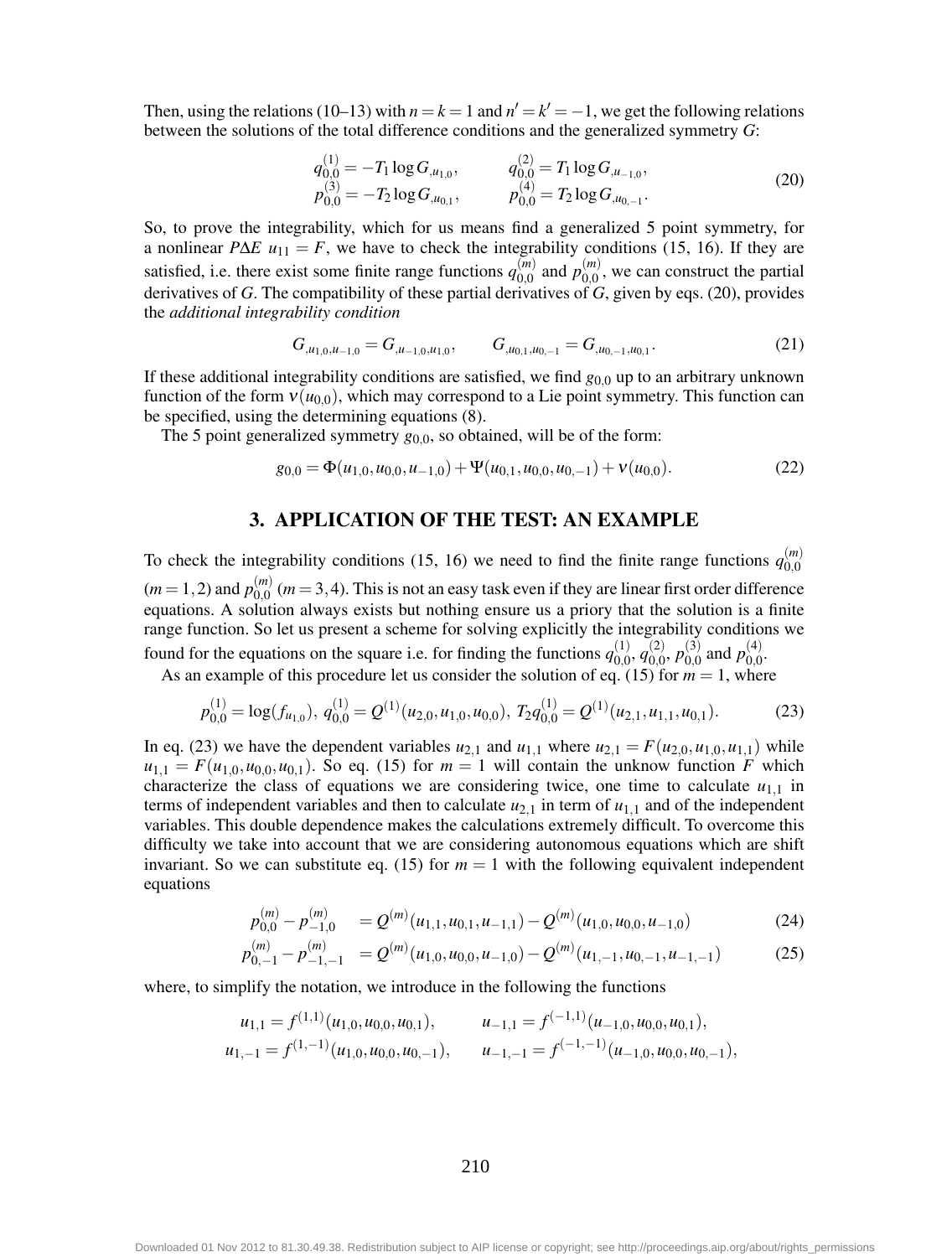to indicate  $f_{0,0}$  and its analogues. Moreover, we introduce the following two differential operators

$$
\mathscr{A} = \partial_{u_{0,0}} - \frac{f_{u_{0,0}}^{(1,1)}}{f_{u_{1,0}}^{(1,1)}} \partial_{u_{1,0}} - \frac{f_{u_{0,0}}^{(-1,1)}}{f_{u_{-1,0}}^{(-1,1)}} \partial_{u_{-1,0}},
$$
\n
$$
\mathscr{B} = \partial_{u_{0,0}} - \frac{f_{u_{0,0}}^{(1,-1)}}{f_{u_{1,0}}^{(1,-1)}} \partial_{u_{1,0}} - \frac{f_{u_{0,0}}^{(-1,-1)}}{f_{u_{-1,0}}^{(-1,-1)}} \partial_{u_{-1,0}}.
$$
\n(26)

in such a way that the functional equations (24, 25) reduce to *differential monomials* [1]:

$$
\mathscr{A}Q^{(m)}(u_{1,1}, u_{0,1}, u_{-1,1}) = 0, \qquad \mathscr{B}Q^{(m)}(u_{1,-1}, u_{0,-1}, u_{-1,-1}) = 0, \qquad (27)
$$

$$
\mathscr{A}Q^{(m)}(u_{1,0}, u_{0,0}, u_{-1,0}) = r^{(m,1)}, \qquad \mathscr{B}Q^{(m)}(u_{1,0}, u_{0,0}, u_{-1,0}) = r^{(m,2)}.
$$
 (28)

Eqs. (27) are, by construction, identically satisfied while eqs. (28) provide a set of equations for the derivatives of  $Q^{(m)}(u_{1,0}, u_{0,0}, u_{-1,0})$  with respect to its three arguments. By commuting the two operators (26) we can obtain a third equation for the derivatives of  $Q^{(m)}(u_{1,0}, u_{0,0}, u_{-1,0})$ with respect to its three arguments:

$$
[\mathscr{A}, \mathscr{B}] Q^{(m)}(u_{1,0}, u_{0,0}, u_{-1,0}) = r^{(m,3)}.
$$
 (29)

Eqs. (28, 29), if independent, define uniquely the derivatives of the function  $Q^{(m)}(u_{1,0}, u_{0,0}, u_{-1,0})$ and, if their consistency is satisfied, from them we get the functions themselves.

In a similar manner from  $(T_1 - 1)p_{0,0}^{(m)} = (T_2 - 1)q_{0,0}^{(m)}$  with  $m = 3,4$  we get the function  $p_{0,0}^{(m)} = P^{(m)}(u_{0,2}, u_{0,1}, u_{0,0})$  and consequently the symmetry (22).

This procedure works if the function  $F$  is known, i.e. if we check a given equation for its integrability. It also works if *F* is known up to some unknown arbitrary constants to be specified. In such case we solve a classification problem with unknown constants. However, the problem is much more difficult if *F* depends on unknown arbitrary functions of one, two or three variables. In such a case the coefficients of the operators (26) and functions  $r^{(m,k)}$  will depend on unknown functions, and  $r^{(m,k)}$  may even depend on the composition of unknown functions. In this case a more complicated procedure might be necessary.

#### 3.1. A concrete example

Let us consider the following *P*∆*E* [10]

$$
2(u_{0,0}+u_{1,1}) + u_{1,0}+u_{0,1}+\gamma[4u_{0,0}u_{1,1}+2u_{1,0}u_{0,1}+3(u_{0,0}+u_{1,1})(u_{1,0}+u_{0,1})]+ (30)+ (\xi_2+\xi_4)u_{0,0}u_{1,1}(u_{1,0}+u_{0,1})+(\xi_2-\xi_4)u_{1,0}u_{0,1}(u_{0,0}+u_{1,1})++ \zeta u_{0,0}u_{1,1}u_{1,0}u_{0,1}=0.
$$

Eq.  $(30)$  is a dispersive multi-linear partial difference equation which passes the  $A_3$  multiple scales integrability test [18]. Applying the Möbious transformation  $u_{i,j} = 1/(\hat{u}_{i,j} - \gamma)$  we can rewrite it in a simplified form as

$$
(u_{0,0}u_{1,1} + \alpha)(u_{1,0} + u_{0,1}) + (2u_{1,0}u_{0,1} + \beta)(u_{0,0} + u_{1,1}) + \delta = 0,
$$
\n(31)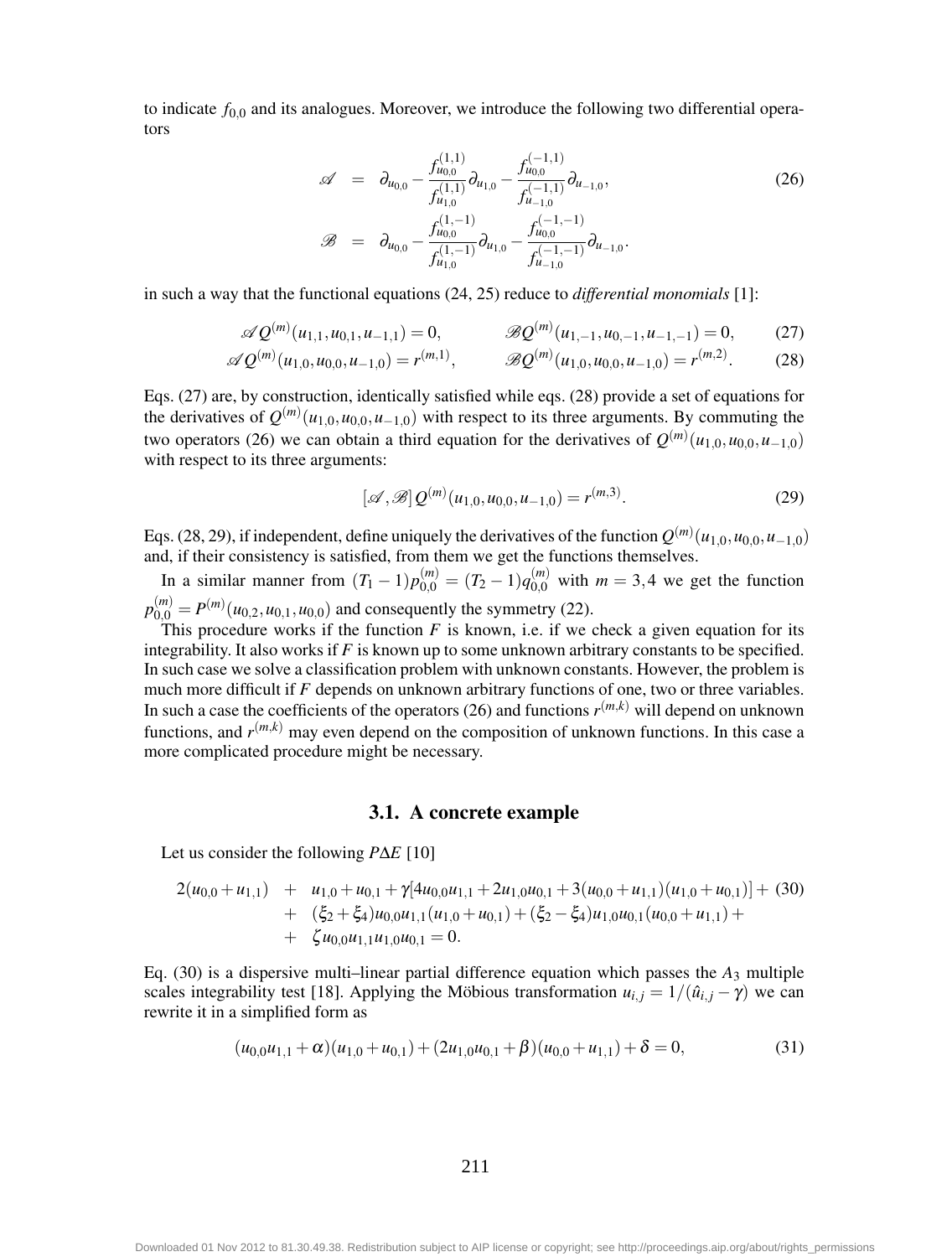where  $\alpha$ ,  $\beta$  and  $\delta$  are well defined functions of γ,  $\xi_2$ ,  $\xi_4$  and ζ. We now apply to eq. (31) the procedure outlined at the beginning of this section. Eq. (31) depends on three free parameters and we look for conditions on the three parameters, if any, such that the equation admits generalized symmetries. We get that the conditions are satisfied only in two cases:

1.  $\alpha = 2\beta \neq 0$ ,  $\delta = 0$  and, as  $\beta \neq 0$  we can always set  $\beta = 1$ . This choice of the parameters α and β corresponds to  $\xi_2 = 3\xi_4 + 3\gamma^2$  and  $\zeta = 12\gamma\xi_4$  in eq. (30). The corresponding integrable *P*∆*E* reads:

$$
(u_{0,0}u_{1,1}+2)(u_{1,0}+u_{0,1})+(2u_{1,0}u_{0,1}+1)(u_{0,0}+u_{1,1})=0.
$$
\n(32)

In correspondence with the eq. (32) we get the generalized symmetry

$$
u_{0,0;t} = \frac{(u_{0,0}^2 - 2)(2u_{0,0}^2 - 1)}{u_{0,0}} \left\{ A \left[ \frac{1}{u_{1,0}u_{0,0} + 1} - \frac{1}{u_{-1,0}u_{0,0} + 1} \right] + \right\}
$$
(33)  
+  $B \left[ \frac{1}{u_{0,1}u_{0,0} + 1} - \frac{1}{u_{0,-1}u_{0,0} + 1} \right] \right\}.$ 

2.  $\beta = 2\alpha \neq 0$ ,  $\delta = 0$  and, as  $\alpha \neq 0$  we can always set  $\alpha = 1$ . This choice of the parameters  $\alpha$ and  $\beta$  corresponds to  $\xi_2 = 6\gamma^2 - 3\xi_4$  and  $\zeta = 12\gamma(\gamma^2 - \xi_4)$  in eq. (30). The corresponding integrable *P*∆*E* reads:

$$
(1+u_{0,0}u_{1,1})(u_{1,0}+u_{0,1})+2(1+u_{0,1}u_{1,0})(u_{0,0}+u_{1,1})=0.
$$
\n(34)

In correspondence with the eq. (34) we get the generalized symmetry

$$
u_{0,0;t} = A(u_{0,0}^2 - 1) \frac{u_{1,0} - u_{-1,0}}{u_{-1,0}u_{1,0} - 1} + B(u_{0,0}^2 - 1) \frac{u_{0,1} - u_{0,-1}}{u_{0,-1}u_{0,1} - 1}
$$
(35)

Here *A*,*B* are constant coefficients, and in both cases,  $(A = 0, B \neq 0)$  and  $(A \neq 0, B = 0)$ , the nonlinear *D*∆*E* (33, 35) are, up to a point transformation, equations belonging to the classification of Volterra type equations done by Yamilov [31]. This shows that the eqs. (32, 34) do not belong to the ABS classification. Moreover this calculation shows that the *A*<sup>3</sup> integrability in the multiple scale integrability test is not sufficient to select integrable *P*∆*E* on the square having five points generalized symmetries.

#### ACKNOWLEDGMENTS.

R.I.Y. has been partially supported by the Russian Foundation for Basic Research (Grant number 10-01-00088-a and 08-01-00440-a). LD has been partly supported by the Italian Ministry of Education and Research, PRIN "Nonlinear waves: integrable finite dimensional reductions and discretizations" from 2007 to 2009 and PRIN "Continuous and discrete nonlinear integrable evolutions: from water waves to symplectic maps" from 2010.

#### **REFERENCES**

1. J. Aczel, *Lectures on Functional Equations and Their Applications*, (New York: Academic, 1966); J. Aczel (ed) *Functional Equations: History, Applications and Theory*, (Amsterdam: Reidel,1984).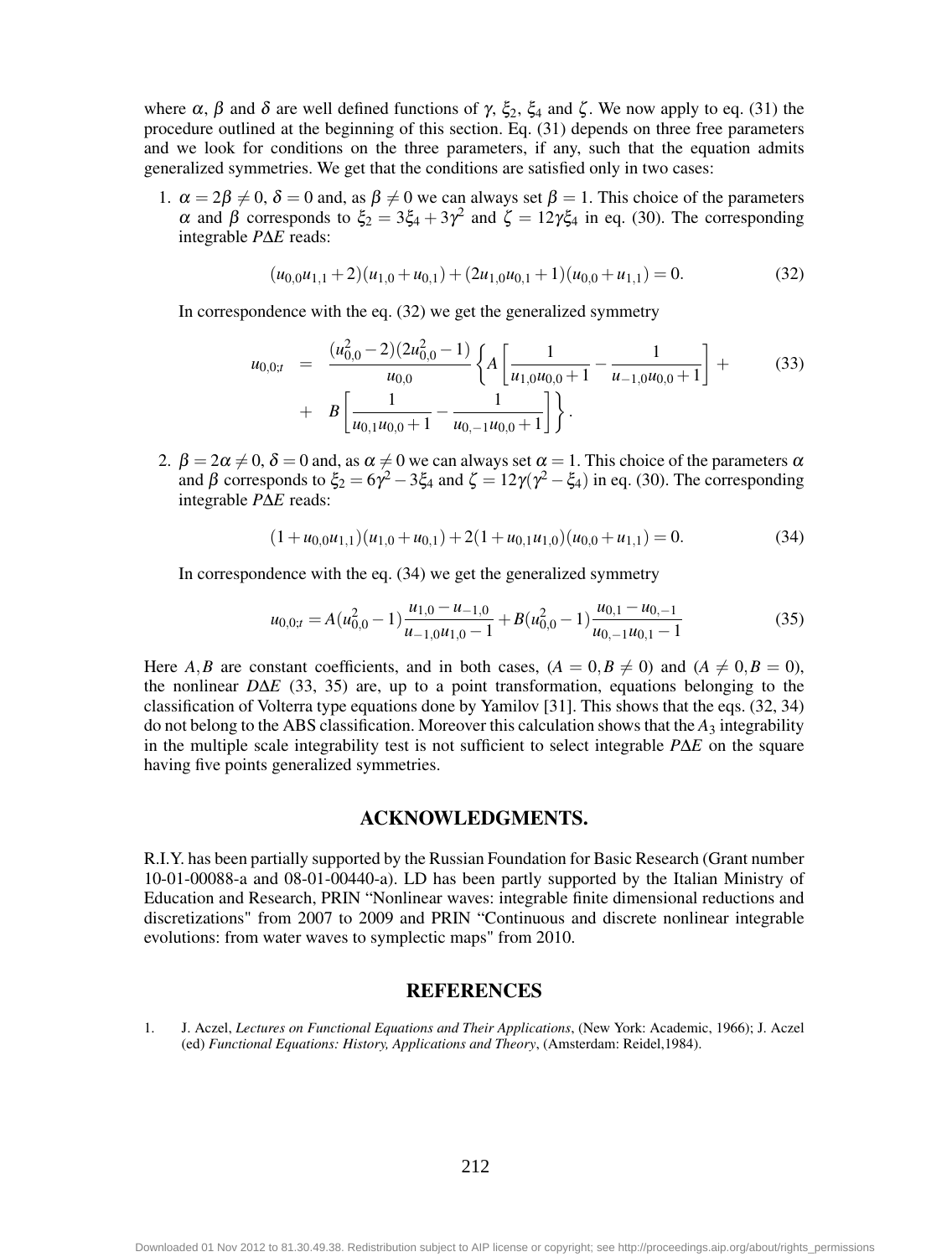- 2. V.E. Adler, A.I. Bobenko and Yu.B. Suris, *Classification of integrable equations on quad-graphs. The consistency approach*, Comm. Math. Phys. 233 (2003) 513–543.
- 3. V.E. Adler, A.I. Bobenko and Yu.B. Suris, Discrete nonlinear hyperbolic equations. Classification of integrable cases, Funk. Anal. Prilozh. 43 (2009) 3–23 (in Russian); English transl. in Funct. Anal. Appl. 43 (2009) 3–17.
- 4. T.A. Brody, R. Cid, J. L. Jimenez, D. Levi, J. R. Martinez, P. Pereyra, R. Rechtman and M. Rosales, *La Mechanica Cuantica y sus interpretaciones* , Rev. Mex. Fis. 25 (1976) E31–E62.
- 5. F. Calogero, D. Levi, *One-boson-exchange potentials and nuclear structure*, Physical Review C8 (1973) 83–92.
- 6. E. Chacon, D. Levi and M. Moshinsky, *Relations between the hyper-spherical harmonic and the harmonic oscillator methods for the three body problem*, Rev. Mex. Fis. 22 (1973) 291–319.
- 7. E. Chacon, D. Levi and M. Moshinsky, *Equivalence of a class of Wigner coefficients of SU(1,1) with those of SU(2)*, J. Math. Phys. 16 (1975) 1876–1879.
- 8. E. Chacon, D. Levi and M. Moshinsky, *Lie algebras in the Schrödinger picture and radial matrix elements*, J. Math. Phys. 17 (1976) 1919–1929.
- 9. *Inteligencia y Pasión: Fundadores del Instituto de Ingeniería*, ed. R. Díaz de Cossío Carbajal, (UNAM, Mexico D.F. , 2006).
- 10. R. Hernandez Heredero, D. Levi and C. Scimiterna, private communication.<br>11 M de Llano and D. Levi Closed form of the second virial coefficient for
- 11. M. de Llano and D. Levi, *Closed form of the second virial coefficient for Sutherland potential*, J. Chem. Phys. 63 (1975) 4561–4562.
- 12. M. de Llano and D. Levi, *Generalized Van der Waals theory*, Rev. Mex. Fis. 25 (1976) 61–67.
- 13. D. Levi, *Nonlinear differential-difference equations as Bäcklund transformations*, J. Phys. A: Math. Gen. 14 (1981), 1083–1098.
- 14. D. Levi and M. Moshinsky, *Relations between hyper-spherical and harmonic-oscillator many-body matrix elements*, Nuovo Cimento A20 (1974) 107–114.
- 15. D. Levi and M. Petrera, *Continuous symmetries of the lattice potential KdV equation*, J. Phys. A:Math. Theor. 40 (2007) 4141–4159.
- 16. D. Levi, M. Petrera and C. Scimiterna, *The lattice Schwarzian KdV equation and its symmetries*, J. Phys. A: Math. Theor. 40 (2007) 12753–12761.
- 17. D. Levi, M. Petrera, C. Scimiterna and R. Yamilov, *On Miura Transformations and Volterra-Type Equations Associated with the Adler-Bobenko-Suris Equations*, SIGMA 4 (2008) 077, 14 pages.
- 18. D. Levi and C. Scimiterna, *Integrability test of discrete nonlinear Schrdinger equations via multiscale reduction*, Appl. Anal. 89 ( 2010) 507–527.
- 19. D. Levi and P. Winternitz, *Continuous symmetries of difference equations*, J. Phys. A: Math. Gen. 39 (2006) R1–R63.
- 20. D Levi and R I Yamilov, *The generalized symmetry method for discrete equations*, J. Phys. A: Math. Theor. 42 (2009) 454012.
- 21. D. Levi and R. I. Yamilov, Generalized Lie symmetries for difference equations, in *Symmetries and Integrability of Difference Equations*, London Mathematical Society Lecture Note Series No. 381, eds. D. Levi, P. Olver, Z. Thomova, P. Winternitz, (CUP, Cambridge, 2011).
- 22. A.V. Mikhailov, A.B. Shabat and R.I. Yamilov, *The symmetry approach to the classification of nonlinear equations. Complete lists of integrable systems*, Uspekhi Mat. Nauk 42 (1987) 3–53 (in Russian); English transl. in Russian Math. Surveys 42 (1987) 1–63. A.V. Mikhailov, A.B. Shabat, V.V. Sokolov, *The symmetry approach to classification of integrable equations*,

In: *What is integrability?*, ed. V.E. Zakharov, (Berlin, Springer-Verlag, 1991) 115–184.

- 23. F.W. Nijhoff and H.W. Capel, *The discrete Korteweg-de Vries equation*, Acta Appl. Math. 39 (1995) 133– 158.
- 24. F. Nijhoff, J. Atkinson and J. Hietarinta, *Soliton solutions for ABS lattice equations: I. Cauchy matrix approach*, J. Phys. A: Math Theor. 42 (2009) 404005.
- 25. F.W. Nijhoff, G.R.W. Quispel and H.W. Capel, *Direct linearization of nonlinear difference-difference equations*, Phys. Lett. A 97 (1983) 125–128.
- 26. P. Olver, *Applications of Lie Groups to Differential Equations*, (Springer-Verlag, New York, 1993).<br>27. O.G. Rasin and P.E. Hydon, *Symmetries of integrable difference equations on the quad-graph*, Stu
- 27. O.G. Rasin and P.E. Hydon, *Symmetries of integrable difference equations on the quad-graph*, Stud. Appl. Math. 119 (2007) 253–269.
- 28. A. Tongas, D. Tsoubelis and P. Xenitidis, *Affine linear and D*<sup>4</sup> *symmetric lattice equations: symmetry analysis and reductions*, Jour. Phys. A 40 (2007) 13353–13384.
- 29. P. Winternitz, Lie point symmetries of difference equations and symmetry preserving discretization of differential equations, in *Symmetries and Integrability of Difference Equations*, London Mathematical Society Lecture Note Series 381,eds. D. Levi, P. Olver, Z. Thomova, P. Winternitz, (CUP, Cambridge, 2011).